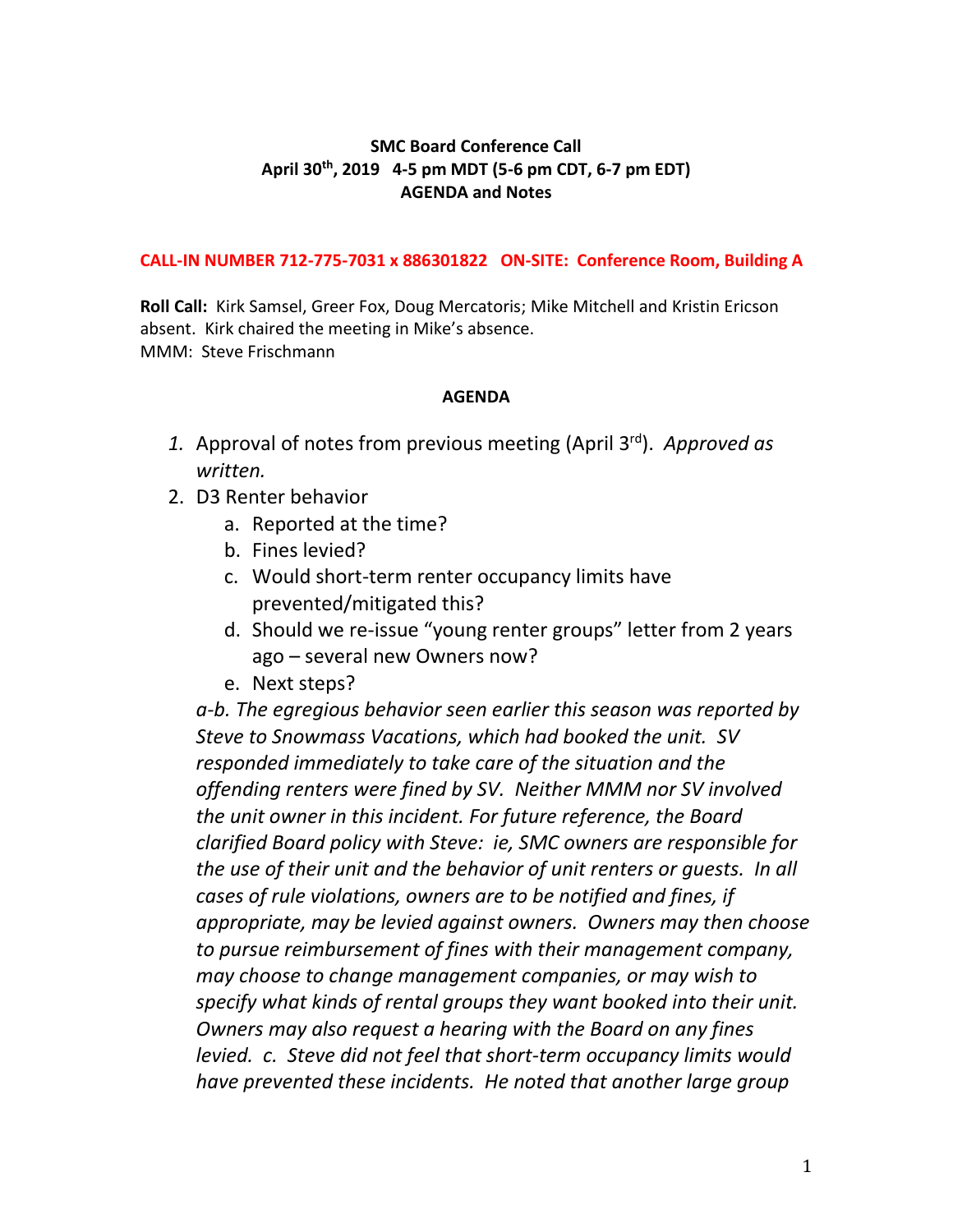*(10) was recently in residence with no issues. d. Next newsletter should make note of issues with young group rentals. e. Next steps should also include a clarification of the unit owner's ultimate responsibility for guest/renter behavior inside the unit, limited common areas (decks, patios), and common areas (pool, spa, parking area).*

- 3. Parking
	- a. Review of Owner feedback re parking item in March Newsletter. *A small number of owners responded: Units with covered parking didn't want to lose it; no assigned slots would result in a free-for-all chaos; some mentioned option of open spots in town lots for small fee.*
	- b. Anyone volunteer to write wording for Rules and Regs to outlaw Owners/renters rotating cars every 48 hours between assigned and guest spots? Enforcement issues? For review at June meeting
	- c. H6 request to solicit owners for parking space to rent
		- i. Issue: Parking spots are LCE, assigned by Board, enforced by Management.
		- ii. Next steps need to address permissibility of inter-unit rental agreements in Rules and Regs?

 *After discussion, Kirk recommended that the parking rules/regs be forwarded to Board members for review at June meeting to address new issues re parking.*

- 4. Building B water leaks issues and status
	- a. B1 *they will fix the large area of ceiling in garage that was damaged by leak in unit. Small area related to B2-B4 will be fixed by HOA>*
	- b. B2-B4 *Search for source of leak (not repeated since initial problem) will commence this week with personnel from MMM. Board approved snaking the B4 washer line, since that is suspected source of leak.*
	- c. Next steps. *1) See above. MMM will investigate shortly as noted. 2) As part of discussion of plumbing issues, Steve brought up the need to re-solder a connection in B Bldg boiler room in the domestic hot water.*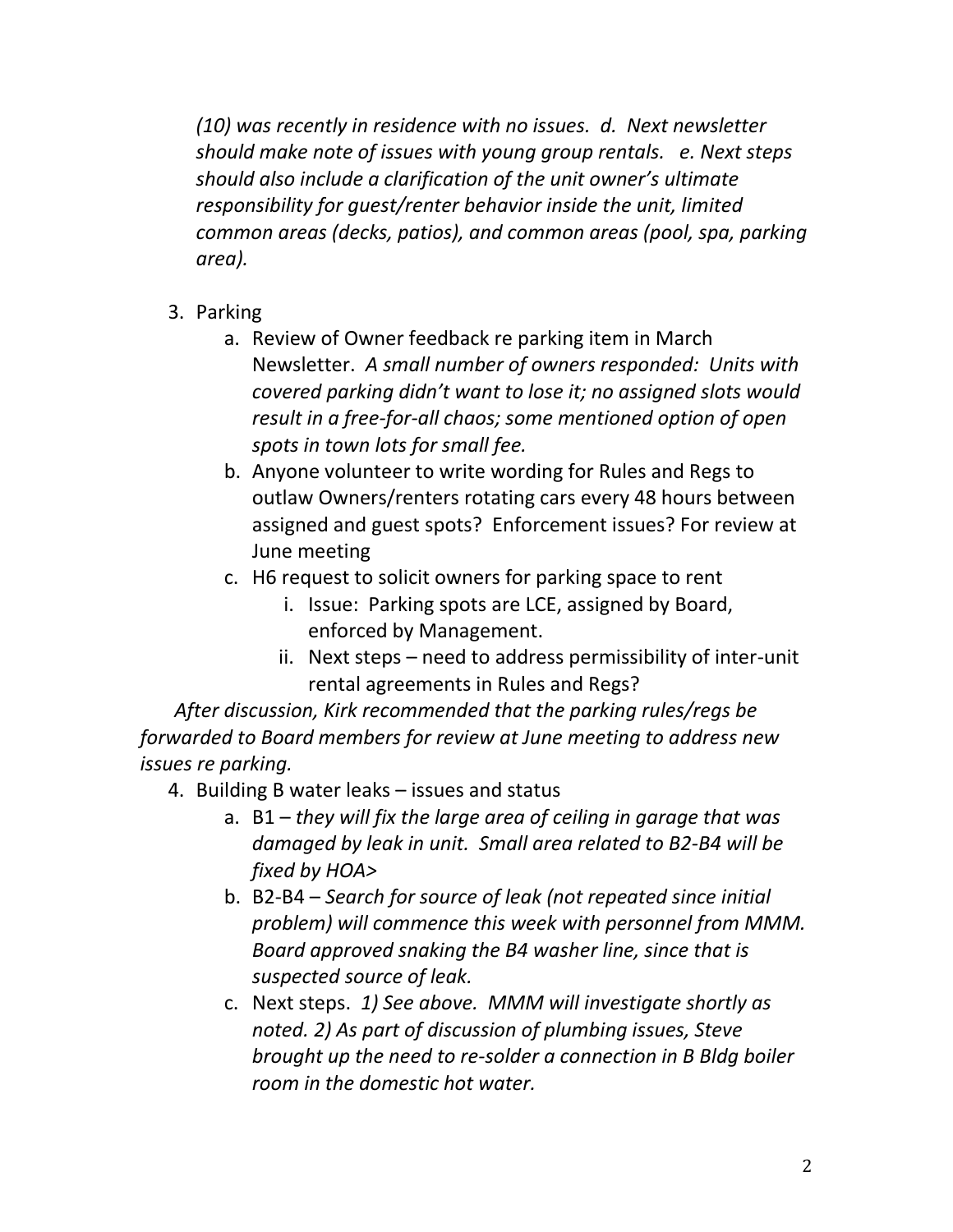*3) When the heating pipe under B1 is repaired, both the B and C building heat system needs to be drained. There will be isolating valves installed so that when a repair in needed in the future to the heating pipes, only one building would be drained instead of both buildings. This will save time and money.*

- 5. Remodel requests status
	- a. D3 *stripping of beams. Owner now wants to do this June 10- 14. Board did not approve new date; must complete work prior to June 10 or during Labor Day-Thanksgiving off season*.
	- b. F2 *soundproofing and other internal non-structural changes – Steve provided update on this work; owners doing it themselves; Board interested in effectiveness of soundproofing from below*.
	- c. J3 *new window, ceiling fans, and dryer vent. Approved as per submitted diagrams/pictures. Board asked MM to make sure that all vents are painted to match siding.*
	- d. G2 *window replacement experiment. Board is in favor of this project; Steve will make sure proper forms have been filed so that there is sufficient documentation of procedure for future reference.*
- 6. June  $8<sup>th</sup>$  face to face meeting
	- a. Meeting time of 2 to 5pm OK? *Yes*.
	- b. Draft 2019-2020 operating budget available for meeting? *Yes.*
	- c. Reserve study review proposed needs updating based on Capital Investment roadmap. *Board agreed that this is main agenda item. Kirk will consult with Chris Madigan to develop some paint schemes for review at the meeting.*
	- d. Meet and Greet for after June Board meeting plan? Timing? *Scheduled for 5:15-6:15 following Board meeting. Steve will handle drinks (beer, wine, etc.) and snacks.*
- 7. Any Other Business
	- a. *Mike and Kirk need to activate the Alpine on-line account so that their names are active. Merc will facilitate.*
	- b. *Greer asked re vent cleaning. This is done by MM every two years in the fall (same schedule as chimney sweep).*
	- c. *C3 plumbing bill – those present reaffirmed their emailed approval of Steve's proposal re appropriate partial payment*